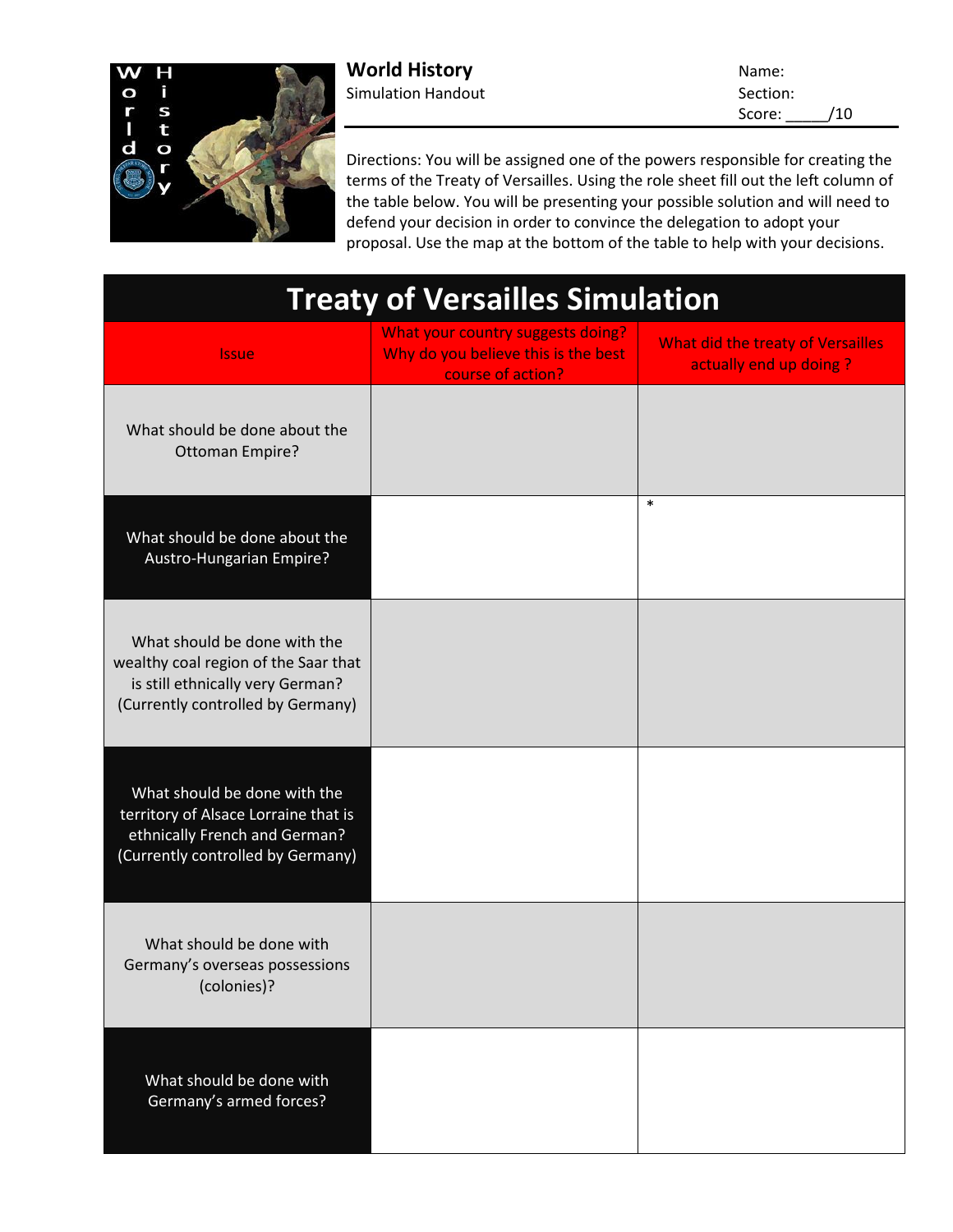| Who should accept responsibility<br>for the war?                                                               |        |
|----------------------------------------------------------------------------------------------------------------|--------|
| How should the war debt of the<br>countries be dealt with?                                                     |        |
| What is your stance on joining the<br>League of Nations? (An<br>organization similar to the United<br>Nations) | $\ast$ |

\*Requires Internet Research



**German Territory at the end of World War I**

Thought Questions:

1. What are the possible German reactions to what your country has proposed? Why do you believe Germany will act that way? Support your answer using the Assertion, Reasoning, Evidence method.